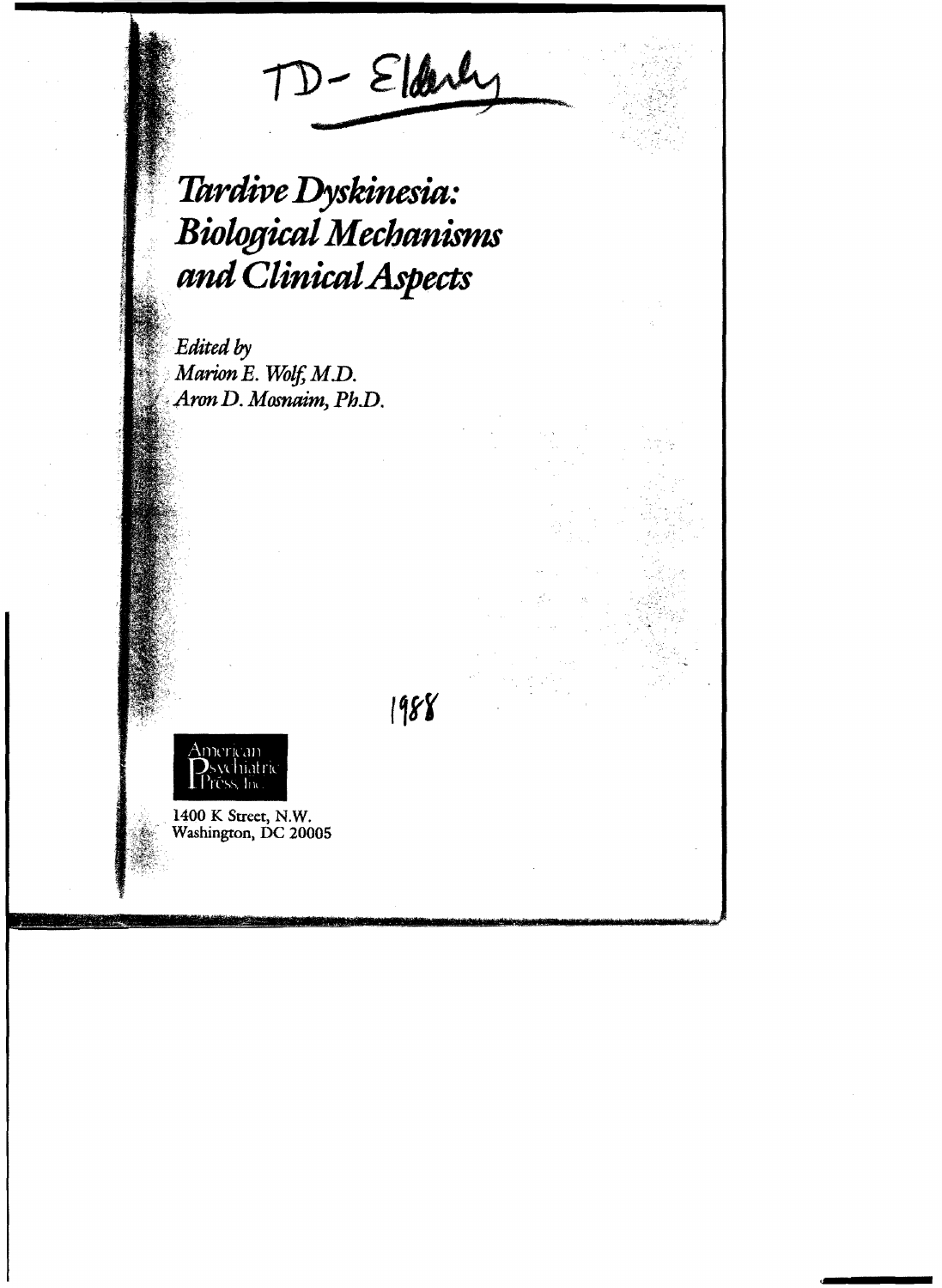From TD by Wolf + Morrison

## Chapter 9

## Tardive Dyskinesia in a Psychogeriatric Population

lince the description of tardive dyskinesia (TD) by Schonecker  $\mathbf{J}(1)$ , several studies have been conducted to evaluate predisposing factors to its development. The only consistent factor associated with more severe and persistent TD has been age (2). Other factors, including female sex (3-5), organicity (6-8), drug-free periods (9–11), and affective disorders (7, 12–14), have also been reported to contribute to the development of TD. Recently we confirmed earlier observations that late-onset psychosis patients show significantly higher TD prevalence than early onset psychosis subjects  $(I<sub>1</sub>, 15–18)$ . Several studies have been conducted comparing the prevalence of TD among neuroleptic-treated and neuroleptic-free psychogeriatric patients  $(3, 19-29)$ . In the neuroleptic-free geriatric patients, the prevalence of abnormal involuntary movements has been estimated to be about  $5$  percent (2), compared to 40 percent in neuroleptic-treated geriatric patients (23). The present study was conducted to assess the prevalence of abnormal involuntary movements in a psychogeriatric population admitted for the first time to our unit; these same patients were reassessed 2 years later for the presence or absence of TD.

## **MATERIALS AND METHODS**

The patient population consisted of three groups. Group 1 included new admissions (except for first-time hospitalization) to the psychogeriatric unit at the Douglas Hospital Centre during the 2-year period starting September 1, 1984 ( $n = 120$ ). To this group were added four patients whose charts were reviewed and who were found not to have received neuroleptic since admission. Thus, the total number in Group 1 was 124. The demographic characteristics of this patient population are presented in Table 1. Group 2 included all the psychogeriatric inpatients (five wards) who were available and consented for an assessment of TD. Al the patients were 65 years or older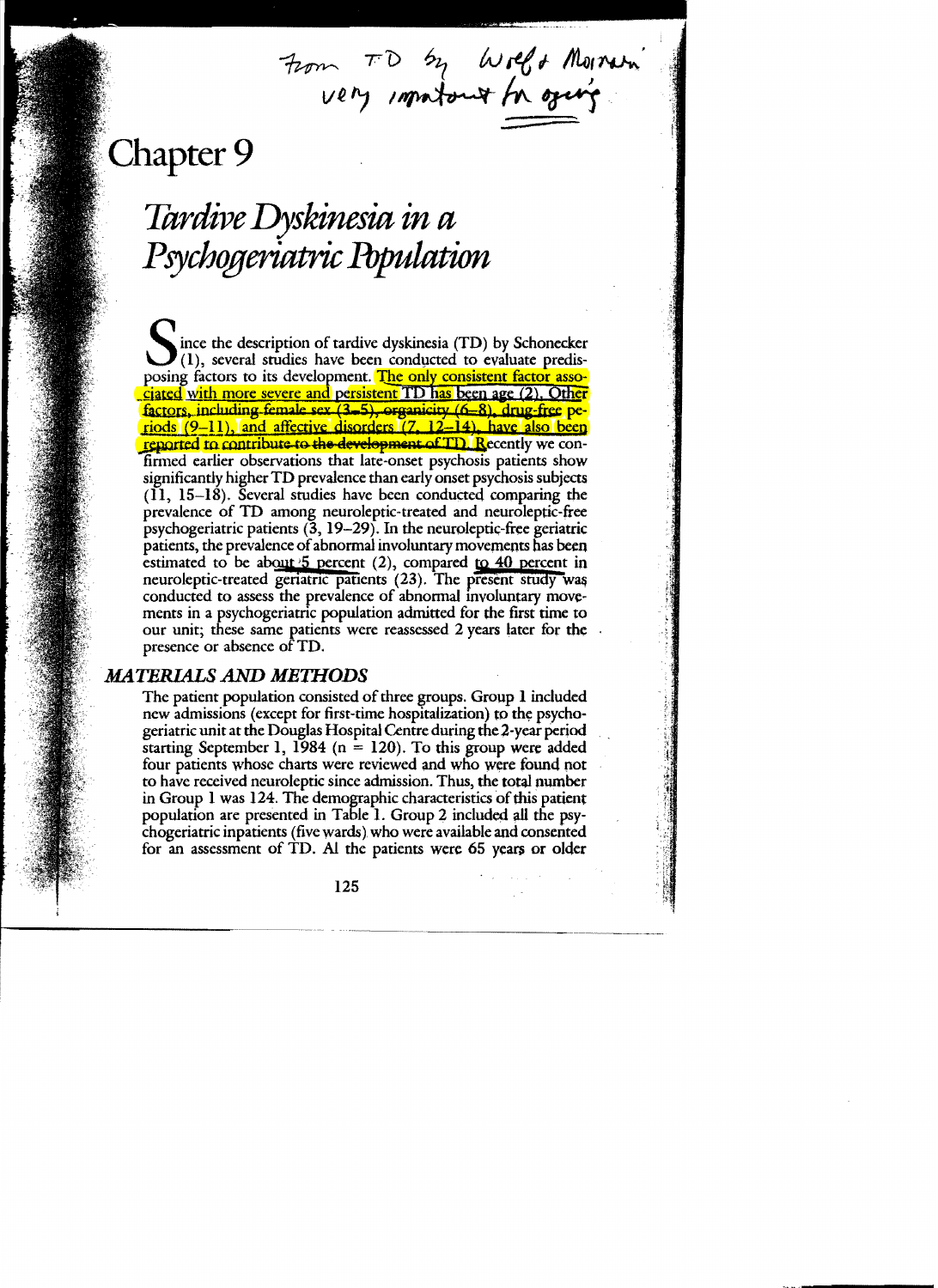$(n = 146)$ . (For demographic characteristics of this patient population see Table 1.) Group 3 included first-time admissions to the psychogeriatric unit during the period of September 1984 to March  $1986$  (n = 103).

I

\

All the available patients were reexamined during the months of September and October 1986 to assess the presence or absence of TD, blind to their neuroleptic uptake. TD was assessed by the Abnormal Involuntary Movement Scale (AIMS), and the diagnosis of TD was established according to Jeste and Wyatt (4).

### *RESULTS*

#### Prevalence of Abnormal Involuntary Movements

Of the 124 patients who never received neuroleptics, 5 were found to have abnormal involuntary movements (overall 4 percent; 5.9

| Variables            | Group 1 ( $N = 124$ )   | Group 2 ( $N = 146$ )   |
|----------------------|-------------------------|-------------------------|
| Mean Age $(\pm SD)$  |                         |                         |
| men                  | 72.7 $(\pm 6.8)$        | 73.4 $(\pm 4.8)$        |
| women                | 75.6 $(\pm 8.5)$        | 76.0 $(\pm 4.5)$        |
| Primary Diagnosis:   |                         |                         |
| affective disorder   |                         |                         |
| men                  | 19                      | 10                      |
| women                | 28                      | 27                      |
| paranoid psychosis   |                         |                         |
| men                  | 6                       | 1                       |
| women                | 10                      | 3                       |
| schizophrenia        |                         |                         |
| men                  | 0                       | 25                      |
| women                | 0                       | 43                      |
| senile dementia      |                         |                         |
| men                  | 19                      | 8                       |
| women                | 25                      | 16                      |
| alcoholism           |                         |                         |
| men                  | 4                       | $\overline{\mathbf{c}}$ |
| women                | $\overline{\mathbf{4}}$ | 9                       |
| personality disorder |                         |                         |
| men                  | 4                       | 0                       |
| women                | 5                       | ı                       |
| mental retardation   |                         |                         |
| men                  | 0                       | 0                       |
| women                | 0                       | ı                       |

Table 1. Demographic Characteristics of the Patient Population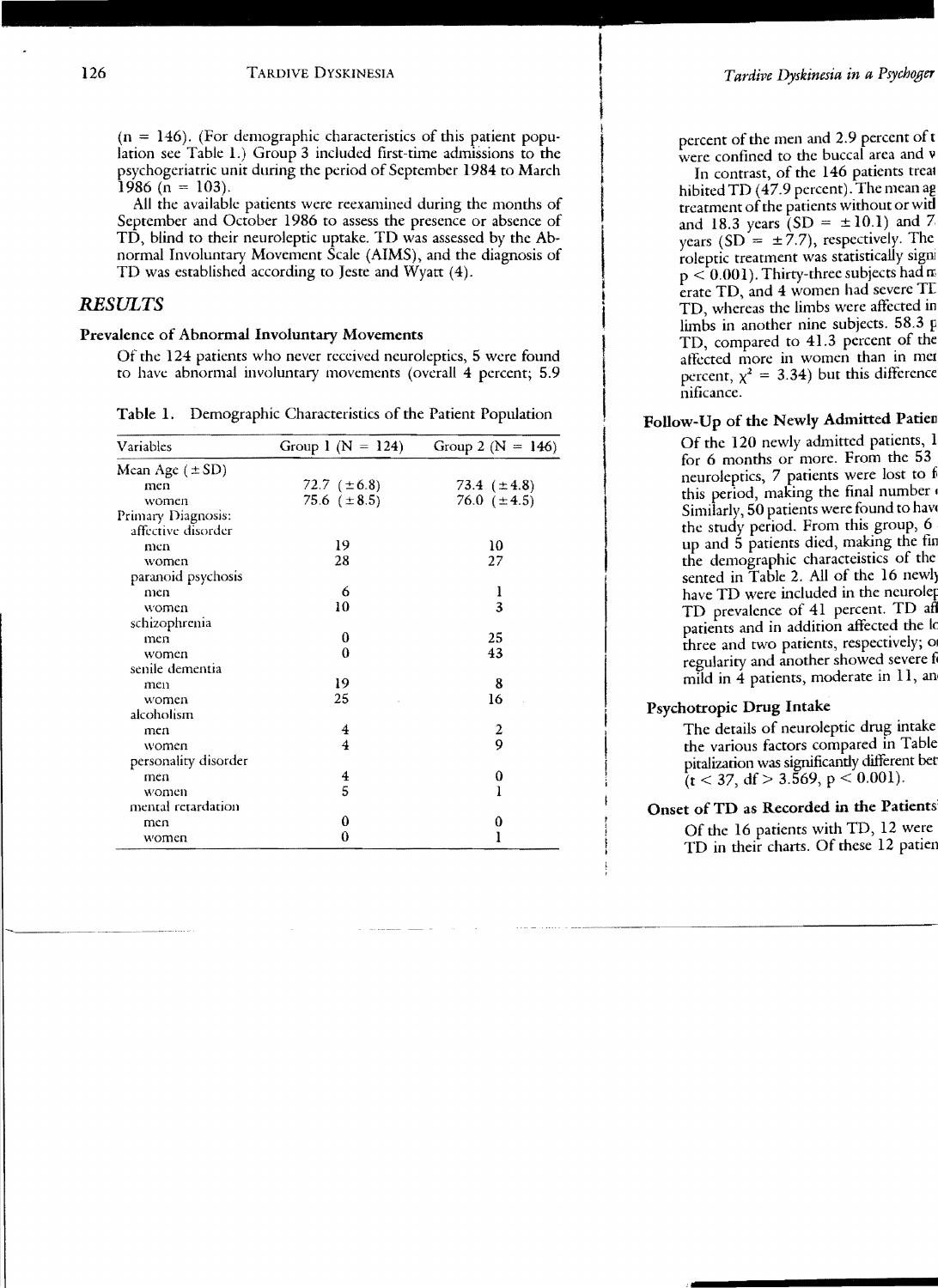percent of the men and 2.9 percent of the women). The movements were confined to the buccal area and were rated as mild.

In contrast, of the 146 patients treated with neuroleptics, 70 exhibited TD  $(47.9 \text{ percent})$ . The mean age and duration of neuroleptic treatment of the patients without or with TD was 73.3 (SD =  $\pm$ 4.9) and 18.3 years  $(SD = \pm 10.1)$  and 73.5  $(SD = \pm 4.8)$  and 25.0 years (SD =  $\pm$  7.7), respectively. The difference in length of neuroleptic treatment was statistically significant ( $t < 141$ ,  $df > 4.528$ ,  $p < 0.001$ ). Thirty-three subjects had mild TD, another 33 had moderate TD, and 4 women had severe TD. All the patients had buccal TD, whereas the limbs were affected in nine patients, and body and limbs in another nine subjects. 58.3 percent of the men had mild TD, compared to 41.3 percent of the women, and the body was affected more in women than in men (32.6 percent versus 12.5 percent,  $\chi^2 = 3.34$ ) but this difference did not reach statistical significance.

#### Follow-Up of the Newly Admitted Patients

Of the 120 newly admitted patients, 103 had never been admitted for 6 months or more. From the 53 patients who never received neuroleptics, 7 patients were lost to follow-up and 7 died during this period, making the final number of subjects in this group 39. Similarly, 50 patients were found to have received neuroleptics during the study period. From this group, 6 subjects were lost to followup and 5 patients died, making the final number in this group 39; the demographic characteistics of the patient popuJation are presented in Table 2. All of the 16 newly admitted patients found to have TD were included in the neuroleptic treated group, showing a TD prevalence of 41 percent. TD affected the buccal area in 15 patients and in addition affected the lower limbs and pelvic area in three and two patients, respectively; one patient had respiratory irregularity and another showed severe foot tapping. TD was rated as mild in 4 patients, moderate in 11, and severe in one subject.

#### Psychotropic Drug Intake

The details of neuroleptic drug intake are presented in Table 3. Of the various factors compared in Table 3, only the duration of hospitalization was significantly different between TD and non-TD patients  $(t < 37, df > 3.569, p < 0.001)$ .

#### Onset of TD as Recorded in the Patients' Files

Of the 16 patients with TD, 12 were found to have a recording of TD in their charts. Of these 12 patients, TD was noted in the first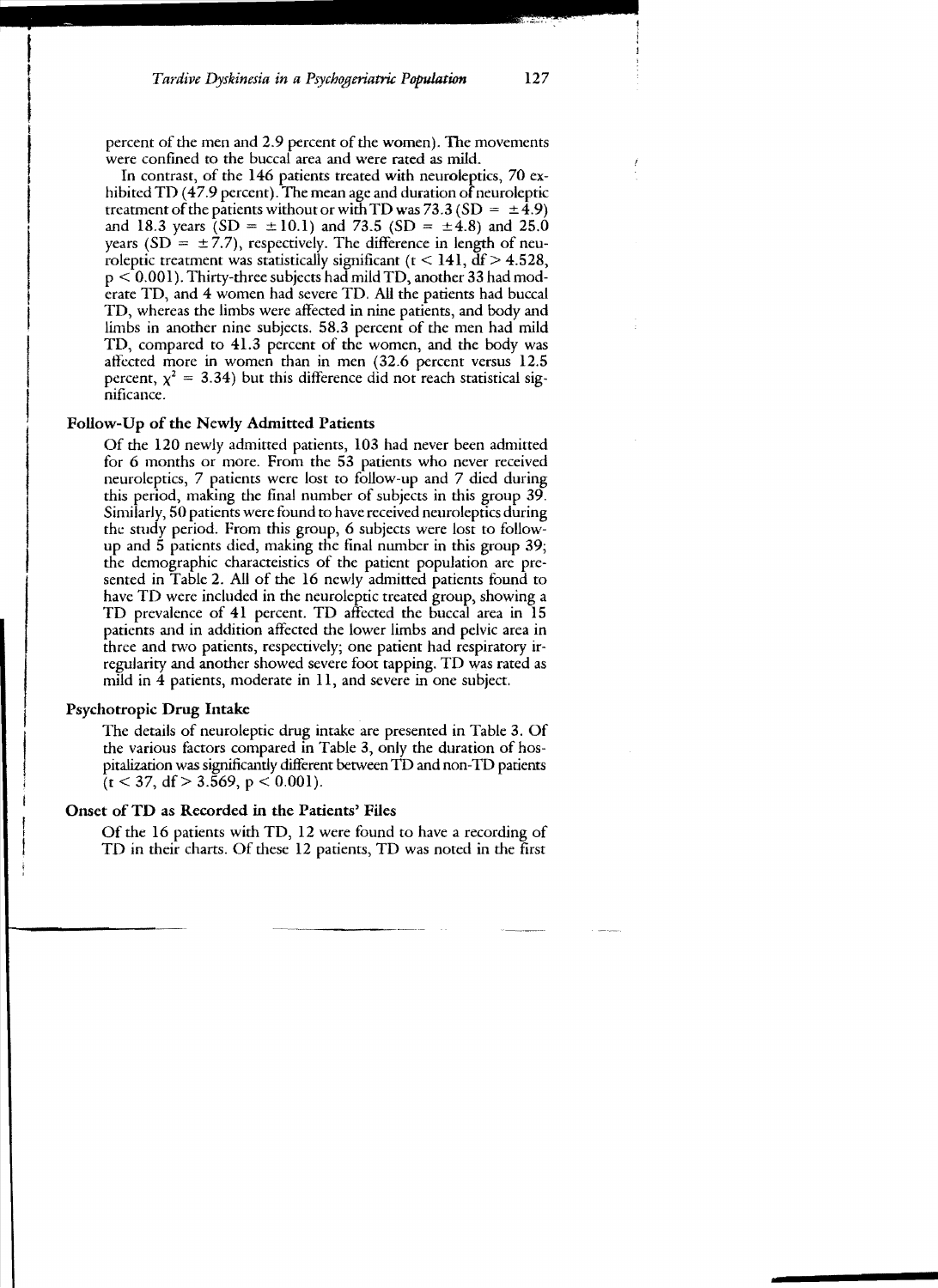| $1.111 \times 1.1$<br>d<br>خ<br>77 – م<br>-<br>F                                                            |
|-------------------------------------------------------------------------------------------------------------|
| s or the F                                                                                                  |
| さいき ハーバー<br>֧֧֧֧֧֧֧֧֧֧֧֧֚֚֚֚֚֚֚֚֚֚֚֚֚֚֚֚֚֚֚֟֝֝֓֝֓֝֬֝֓֝֬֝֓֝֬֝֓֝֬֝֬֝<br>֧֪֪֪֪֪֪֪֪֪֪֪֪֧֧֧֧֚֚֚֚֚֚֚֚֚֚֚֚֚֝֝֝֝֝֬֘ |
| l<br>$\vdots$<br>morrantic                                                                                  |
| i                                                                                                           |

| Variables                                |                                | Received Neuroleptics<br>Patients Who Never |                           |                             | Received Neuroleptics<br>Patients Who |                                 |
|------------------------------------------|--------------------------------|---------------------------------------------|---------------------------|-----------------------------|---------------------------------------|---------------------------------|
|                                          | Men                            | $(N = 2)$ $(N = 2)$ $(N = 3)$<br>Women      | Total                     | $N = 14$<br>M <sub>cn</sub> | $(N = 25)$<br>Women                   | $(N = 39)$<br>Total             |
| Duration of follow-up (in months)<br>Age | $74.5 \pm 6.1$                 | $73.9 + 7.2$                                | $74.2 \pm 6.6$            | $72.4 \pm 6.2$              | $77.7 \pm 6.4$                        | $75.8 \pm 6.8$                  |
| in months)<br>Duration in hospital (i    | $13.6 \pm 7.4$<br>$20.2 + 6.1$ | $6.3 + 3.7$<br>$7.7 + 5.1$                  | $18.8 \pm 5.7$<br>9.5±6.6 | $17.9 \pm 6.4$<br>13.1±6.6  | $2.2 + 8.8$<br>$17.0 \pm 6.9$         | $7.3 \pm 6.6$<br>$12.5 \pm 8.0$ |
| Diagnosis                                |                                |                                             |                           |                             |                                       |                                 |
| epression                                |                                |                                             |                           |                             |                                       |                                 |
| senile dementia                          |                                |                                             |                           |                             |                                       |                                 |
| alcoholism                               |                                |                                             |                           |                             |                                       |                                 |
| personality disorder                     |                                |                                             |                           |                             |                                       |                                 |
| aranoid psychosis                        |                                |                                             |                           |                             |                                       | ¢                               |
|                                          |                                |                                             |                           |                             |                                       |                                 |

 $\star$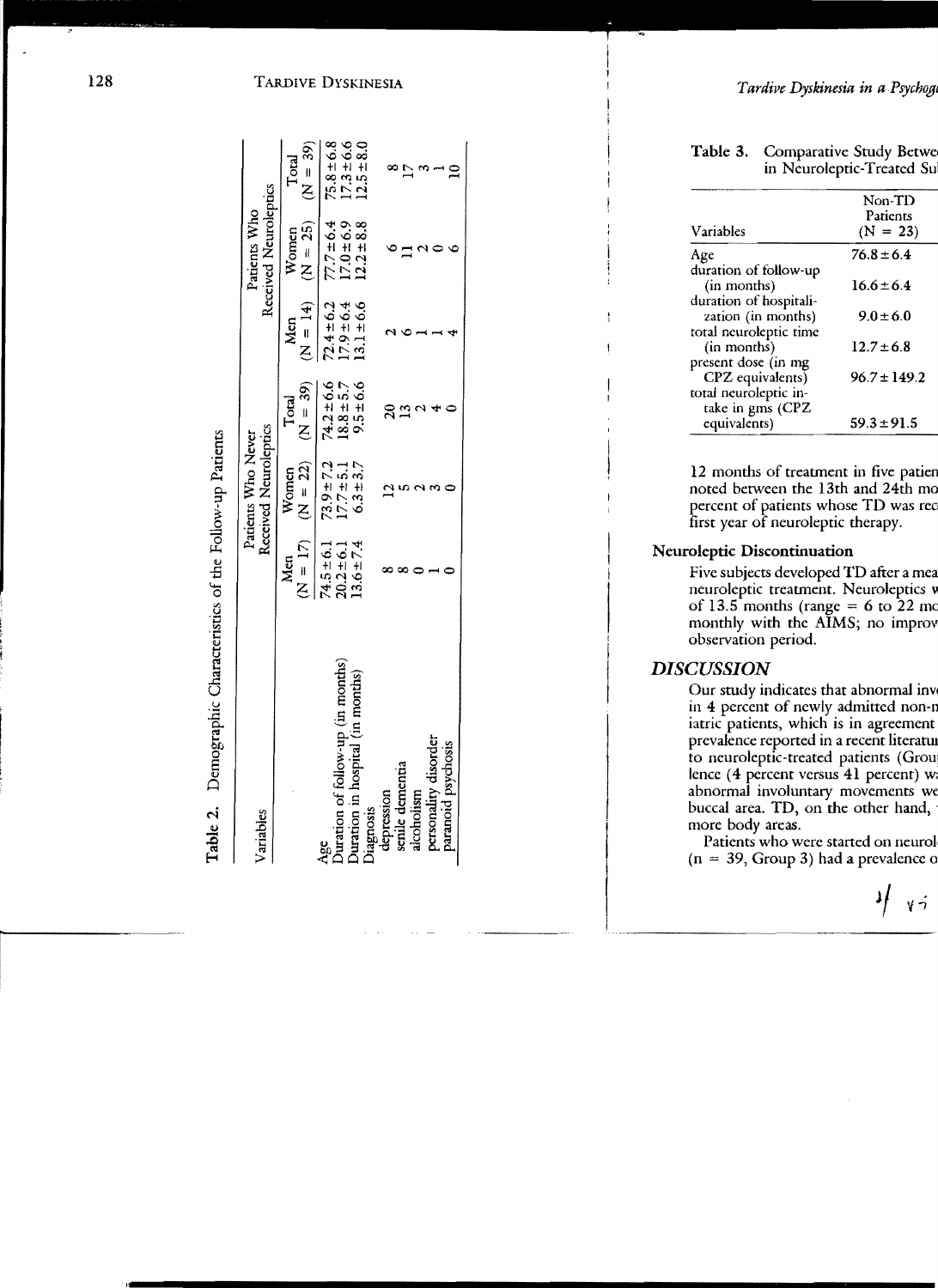| Variables                                 | Non-TD<br>Patients<br>$(N = 23)$ | <b>TD</b> Patients<br>$(N = 16)$ | T test<br>$(37 \text{ df})$ |
|-------------------------------------------|----------------------------------|----------------------------------|-----------------------------|
| Age<br>duration of follow-up              | $76.8 \pm 6.4$                   | $74.4 \pm 7.2$                   | 1                           |
| (in months)<br>duration of hospitali-     | $16.6 \pm 6.4$                   | $20.0 \pm 4.8$                   |                             |
| zation (in months)                        | $9.0 \pm 6.0$                    | $16.9 \pm 7.8$                   | 3.569 $p<0.001$             |
| total neuroleptic time<br>(in months)     | $12.7 \pm 6.8$                   | $14.8 \pm 8.3$                   | <1                          |
| present dose (in mg<br>CPZ equivalents)   | $96.7 \pm 149.2$                 | $110.9 \pm 147.5$                | $\leq$                      |
| total neuroleptic in-<br>take in gms (CPZ |                                  |                                  |                             |
| equivalents)                              | $59.3 \pm 91.5$                  | $74.4 \pm 83.9$                  | $\leq$ 1                    |

| Table 3. Comparative Study Between TD and Non-TD Patients |
|-----------------------------------------------------------|
| in Neuroleptic-Treated Subjects (Mean $\pm$ SD).          |

12 months of treatment in five patients. In seven patients, TD was noted between the 13th and 24th months of the study. Thus, 41.7 percent of patients whose TD was recorded developed it within the first year of neuroleptic therapy.

#### Neuroleptic Discontinuation

Five subjects developed TD after a mean of 7.4 months of continuous neuroleptic treatment. Neuroleptics were discontinued for a mean of 13.5 months (range  $= 6$  to 22 months). Subjects were assessed monthly with the AIMS; no improvement was noted during the observation period.

### *DISCUSSION*

Our study indicates that abnormal involuntary movements occurred in 4 percent of newly admitted non-neuroleptic-treated psychogeriatric patients, which is in agreement with the estimated 5 percent prevalence reported in a recent literature review (2). When compared to neuroleptic-treated patients (Group 2), the difference in prevalence (4 percent versus 41 percent) was statistically significant. The abnormal involuntary movements were mild and localized in the buccal area. TD, on the other hand, was more severe and affected more body areas.

Patients who were started on neuroleptics during the study period  $(n = 39, Group 3)$  had a prevalence of TD almost similar to that of

$$
\psi_{\mathbf{v}^{\sharp}} \neq \psi_{\mathbf{v}^{\sharp}} \neq \psi_{\mathbf{v}^{\sharp}} \in \mathcal{C}
$$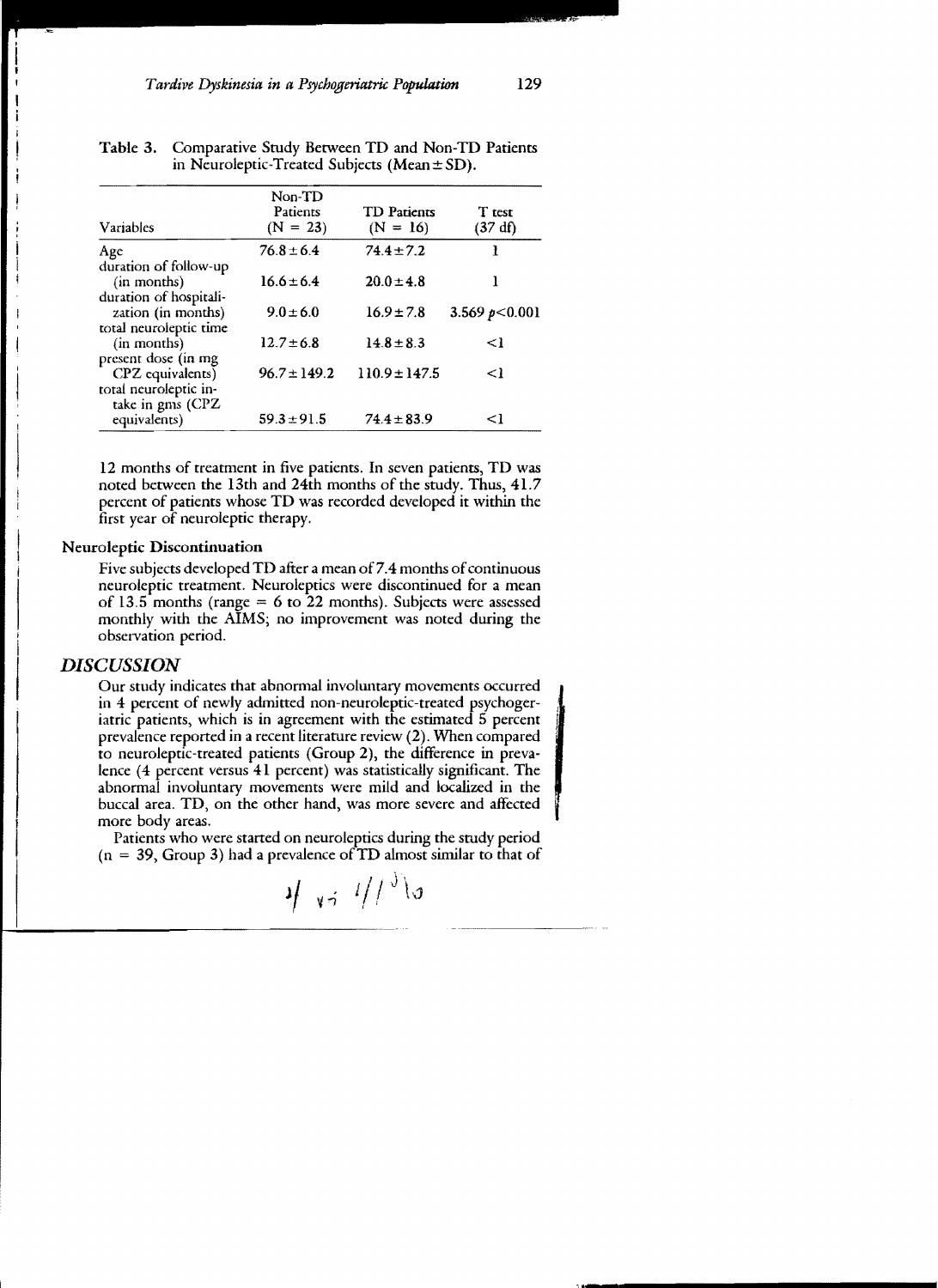39 horate up the orth 20 months 1/1 RADIVE DYSKINESIA 130

patients who were receiving chronic neuroleptic treatment (41 percent versus 48 percent), in agreement with previous reports indicating that TD is more prevalent when neuroleptics are started late in life  $(11, 15-18)$ . The findings that TD developed in 39 percent of patients who were started on neuroleptics after age 63 and followed up to 28 months (22) compares well with our 41 percent prevalence of TD after a follow-up period of 24 months. Lieberman et al. (28 K found that among 79 subjects with a history of neuroleptic treatment (mean age at first admission, 83; mean duration of neuroleptic exposure, 18 months), 16.5 percent developed TD. Based on a retrospective review of elderly patients, it has been suggested that the incidence of TD among elderly subjects may begin to decline after the first 2 years of neuroleptic exposure  $(29)$ .

It is of interest that in the control group (those subjects who never received neuroleptics), no patient developed abnormal involuntary movements during the study period, in agreement with the findings reported by other investigators (30, 31). However, Owens et al. describes a similar distribution of abnormal involuntary movements in both treated and nontreated chronic schizophrenic patients (32). Crow et al. (33) have indicated that persistent dyskinesia are more commonly seen in psychotic disorders with poor outcome associated with negative symptoms and cognitive impairment.

Drug factors have been studied extensively to attempt to correlate the present dose, total neuroleptic exposure and duration of neuroleptic treatment, to the presence of TD, without conclusive evidence  $(4)$ . Our findings that no particular drug factor can be implicated in the development of TD are in agreement with the results of other investigators (4). Aging and female sex have been implicated as factors for the development of TD (2) and abnormal involuntary movements (26). However, in our study these two factors were noncontributory to the development of this side effect.

Organic factors are difficult to assess in a population of geriatric age. We did not measure the subtle elements in each of our patients, but confined ourselves to gross psychopathology. Of the 16 TD patients, 9 had a primary organic diagnosis as compared to 23 who did not (56.3 percent versus 47.8 percent). Thus gross organic psychopathology did not appear to be a factor in the development of TD in our patient population.

Neuroleptic discontinuation was attempted in five patients who developed TD. After a follow up of 13.5 months, none of the patients had a reversal of their TD, in agreement with previous reports indicating that TD in older patients seems to be more persistent than in younger patients (34, 35).

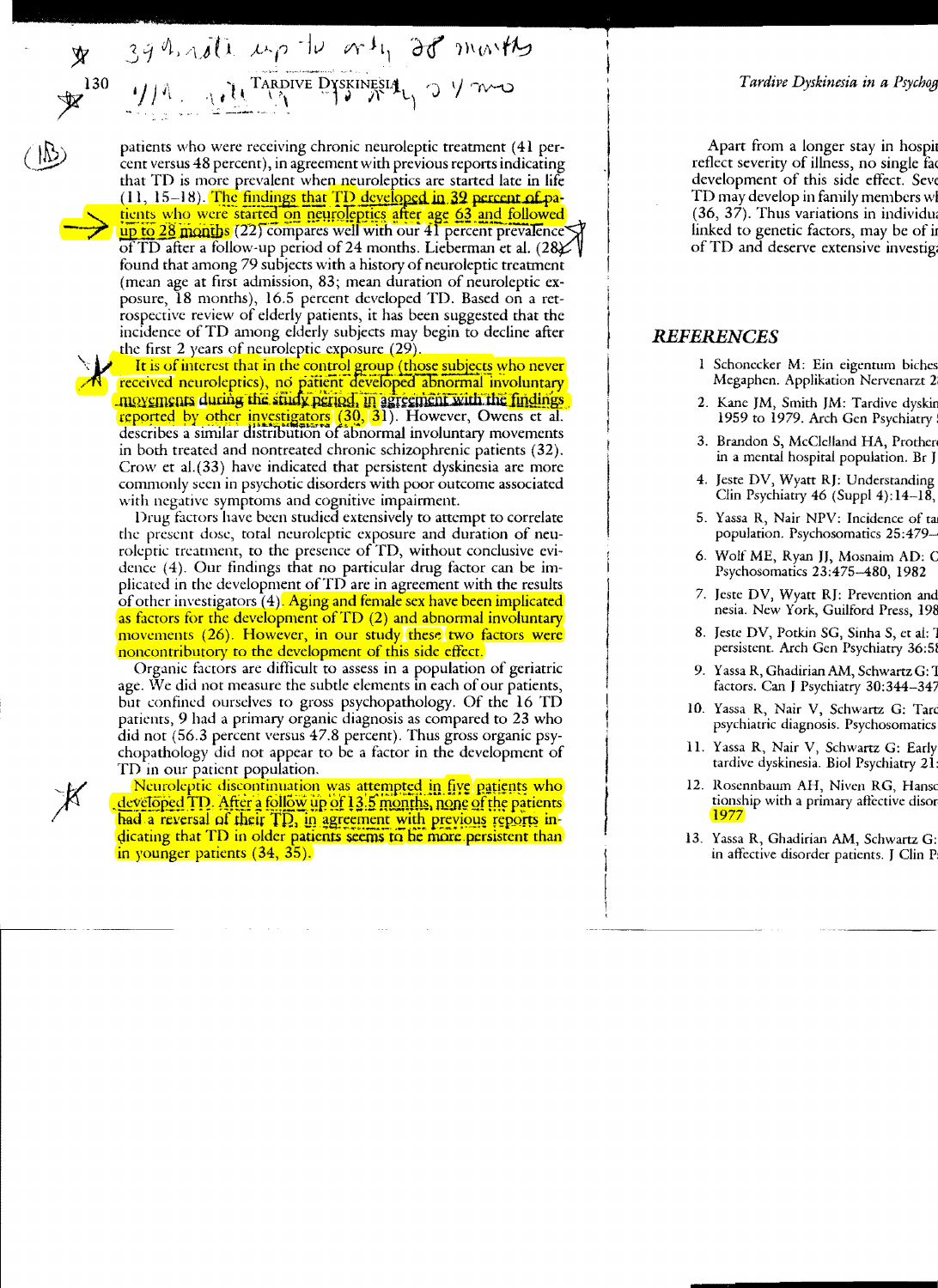Apart from a longer stay in hospital in TO patients, which may reflect severity of illness, no single factor has been implicated in the development of this side effect. Several studies had indicated that TD may develop in family members who are treated with neuroleptics (36, 37). Thus variations in individual susceptibility, which may be linked to genetic factors, may be of importance in the development of TD and deserve extensive investigation.

#### *REFERENCES*

- 1 Schonecker M: Ein eigentum biches Syndrom in oralen Bereich bei Megaphen. Applikation Nervenarzt 28:35, 1957
- 2. Kane JM, Smith JM: Tardive dyskinesia: prevalence and risk factors, 1959 to 1979. Arch Gen Psychiatry 59:473-481, 1982
- 3. Brandon S, McClelland HA, Protheroe C: A study of facial dyskinesia in a mental hospital population. Br J Psychiatry 118:171-184, 1971
- 4. Jeste DV, Wyatt RJ: Understanding and treating tardive dyskinesia. J Clin Psychiatry 46 (SuppI4):14-18, 1985
- 5. Yassa R, Nair NPV: Incidence of tardive dyskinesia in an outpatient population. Psychosomatics 25:479-481, 1984
- 6. Wolf ME, Ryan JJ, Mosnaim AD: Organicity and tardive dyskinesia. Psychosomatics 23:475-480, 1982
- 7. Jeste DV, Wyatt RJ: Prevention and Management of Tardive Dyskinesia. New York, Guilford Press, 1982
- 8. Jeste DV, Potkin SG, Sinha S, et al: Tardive dyskinesia: reversible and persistent. Arch Gen Psychiatry 36:585-590, 1979
- 9. Yassa R, Ghadirian AM, Schwartz G: Tardive dyskinesia: developmental factors. Can J Psychiatry 30:344-347, 1985
- 10. Yassa R, Nair V, Schwartz G: Tardive dyskinesia and the primary psychiatric diagnosis. Psychosomatics 25: 135-138, 1984
- II. Yassa R, Nair V, Schwartz G: Early versus late onset psychosis and tardive dyskinesia. Bioi Psychiatry 21:1291-1297,1980
- 12. Rosennbaum AH, Niven RG, Hanson NP: Tardive dyskinesia: relationship with a primary affective disorder. Dis Nerv Syst 38:423-427, 1977
- 13. Yassa R, Ghadirian AM, Schwartz G: Prevalence of tardive dyskinesia in affective disorder patients. J Clin Psychiatry 43:410-412, 1983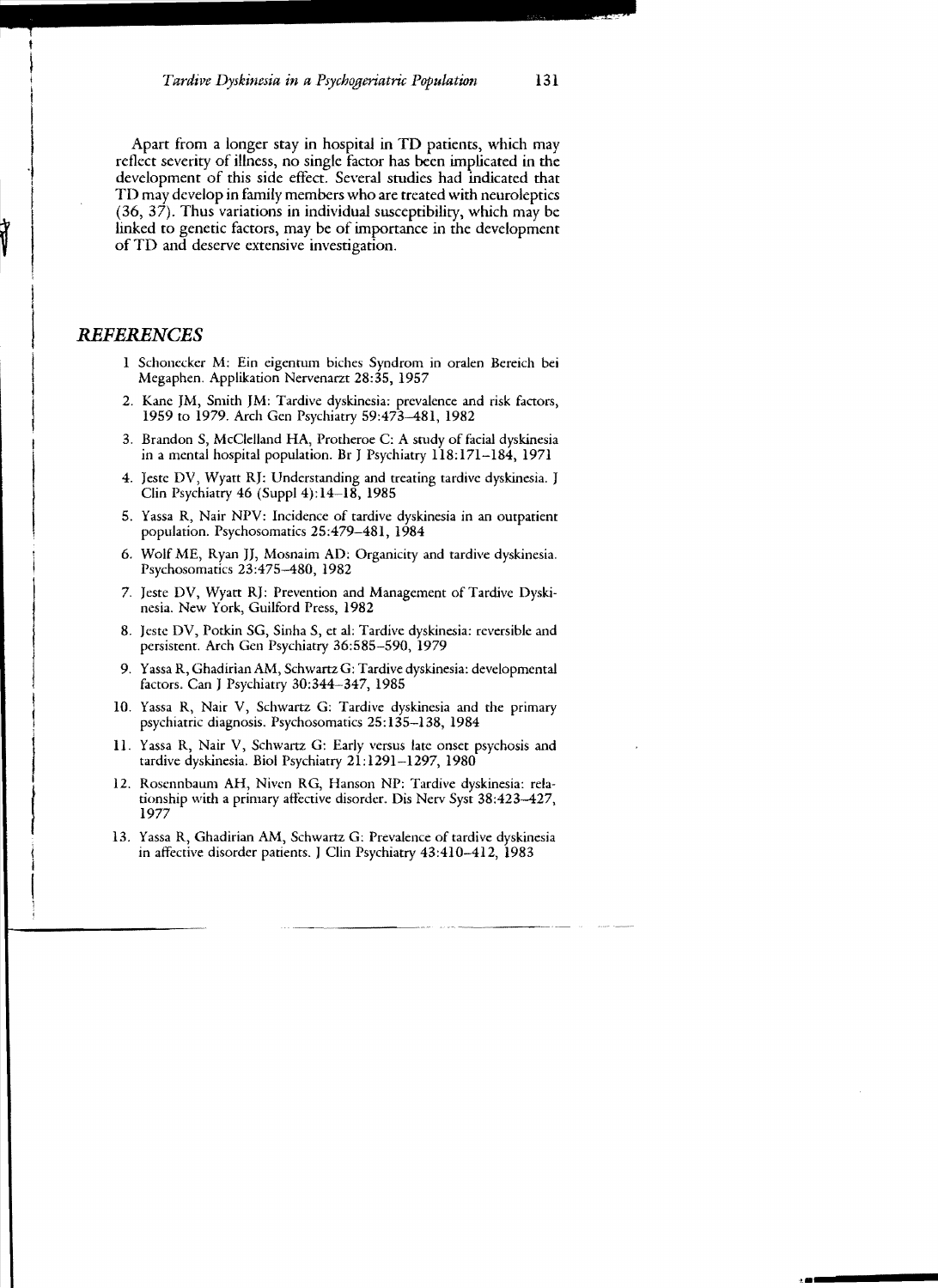- 14. Wolf ME, DeWolfe AS, Ryan JJ, et al: Vulnerability to tardive dyskinesia. J. Clin Psychiatry 46:367-368, 1985
- 15. Ius A, Pineau R, Lachance R, et al: Epidemiology of tardive dyskinesia: Part II. Dis Nerv Syst 37:257-261, 1976
- 16. Chouinard G, Ross-Chouinard A: Factors related to tardive dyskinesia. Am J Psychiatry 136:79-83, 1979
- 17. Perenyi A, Arato M: Tardive dyskinesia on Hungarian psychiatric wards. Psychosomatics 21:904-909, 1980
- 18. Jeste DV, Kleinman JE, Potkin SG, et al: Ex Uno Multi: subtyping the schizophrenic syndrome. Bioi Psychiatry 17: 199-222, 1982
- 19. Demars JP: Neuromuscular efiecrs of long-term phenothiazine medi cation, electroconvulsive therapy and leucotomy. J Nerv Ment Dis 113:73-79, 1966
- 20. Siede H, Muller HF: Choreiform movements as side effects of phenothiazine medication in geriatric patients. JAm Geriatr Soc 15:517 522, 1967
- 21. Greenblatt DL, Dominick JR, Stotsky BA, et aJ: Phenothiazine-induced dyskinesia in nursing-home patients. J Am Geriatr Soc 16:27-31, 1968
- 22. Crane GE, Smeets RA: Tardive dyskinesia and drug therapy in geriatric patients. Arch Gen Psychiatry 30:341-343, 1973
- 23. Bourgeois M, Bouille P, Tignol Y, et al: Spontaneous dyskinesias vs neuroleptic-induced dyskinesias in 270 elderly subjects. J Nerv Ment Dis 168:177-178, 1974
- 24. Delwaide PJ, Desseilles M: Spontaneous buccolinguofacial dyskinesia in the elderly. Acta Neurol Scand 56:256-262, 1977
- 25. Kane JM, Weinhold P, Kinon B: Prevalence of abnormal involuntary movements in the normal elderly. Psychopharmacology 77:105-108, 1982
- 26. Klawans HL, Barr A: Prevalence of spontaneous lingual facial buccal dyskinesias in the elderly. Neurology 32:558-559, 1982
- 27. Varga E, Sugerman AA, Varga V, et al: Prevalence of spontaneous oral dyskinesia in the elder/y. Am J Psychiatry 139:329-331, 1982
- 28. Lieberman J, Kane JM, Woerner M, et al: Prevalence of tardive dyskinesia in elderly patients. Psychopharmacol BuH 20:22-26, 1985
- 29. Toennicssen LM, Casey DE, MacFarland BH: Tardive dyskinesia in the aged: duration of treatment relationships. Arch Gen Psychiatry 42:278-284, 1985